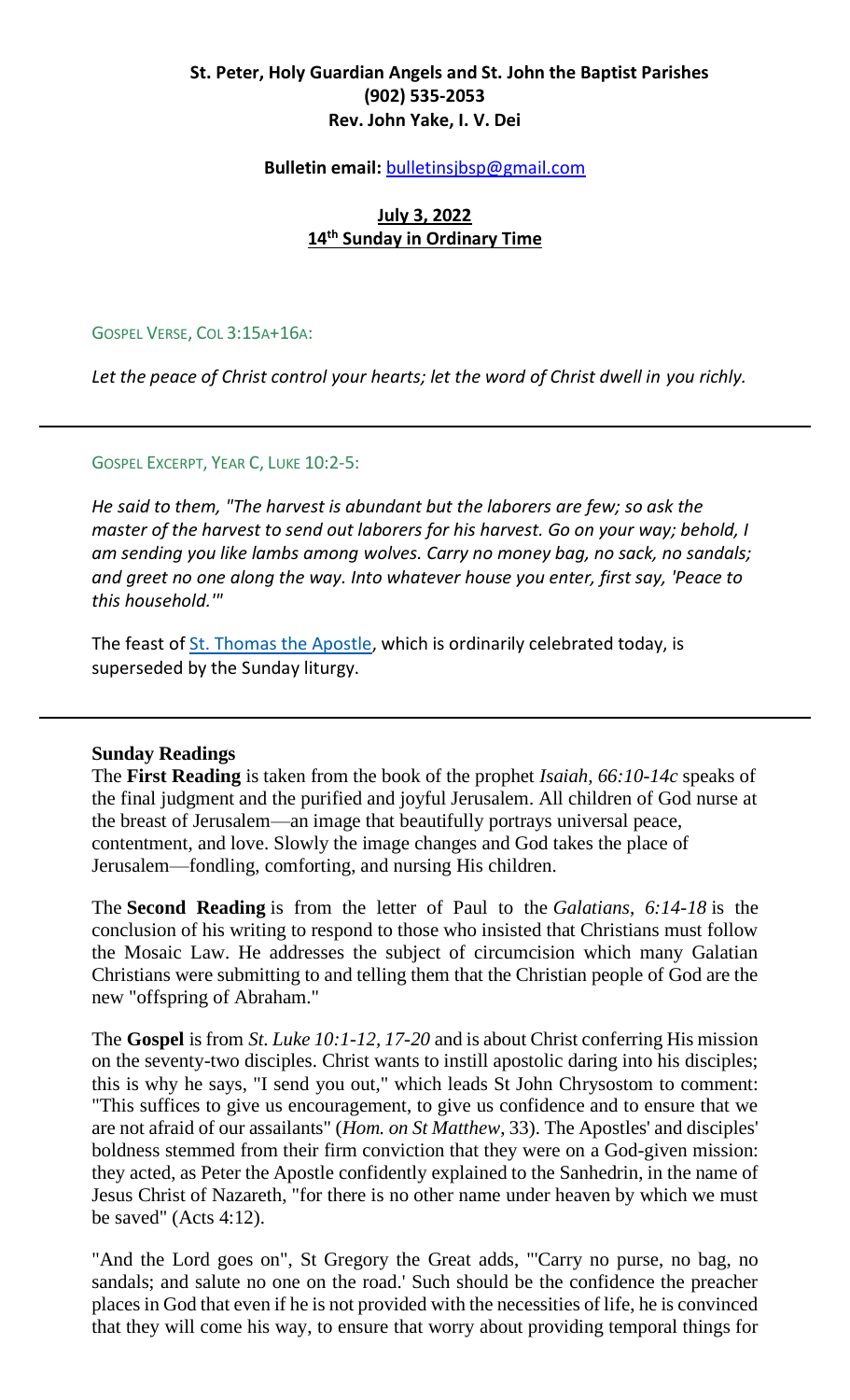himself does not distract him from providing others with eternal things" (*In Evangelia homiliae*, 17). Apostolate calls for generous self-surrender which leads to detachment: therefore, Peter, following our Lord's commandment, when the beggar at the Beautiful Gate asked him for alms (Acts 3:2-3), said, "I have no silver or gold" (ibid. 3:6), "not so as to glory in his poverty", St Ambrose points out, "but to obey the Lord's command: it is as if he were saying, 'You see in me a disciple of Christ, and you ask me for gold? He gave us something much more valuable than gold, the power to act in his name. I do not have what Christ did not give me, but I do have what he did give me: In the name of Jesus Christ, arise and walk' (cf. Acts 3:6)." (*Expositio Evangelii sec. Lucam*, in loc.). Apostolate, therefore, demands detachment from material things and it also requires us to be always available, for there is an urgency about apostolic work.

"And salute no one on the road": "How can it be," St Ambrose asks himself, "that the Lord wishes to get rid of a custom so full of kindness? Notice, however, that he does not just say, 'Do not salute anyone,' but adds, 'on the road.' And there is a reason for this.

"He also commanded Elisha not to salute anyone he met, when he sent him to lay his staff on the body of the dead child (2 Kings 4:29): he gave him this order in order to get him to do this task without delay and effect the raising of the child, and not waste time by stopping to talk to any passer-by he met. Therefore, there is no question of omitting to have the good manners to greet others; it is a matter of removing a possible obstacle in the way of service; when God commands, human considerations should be set aside, at least for the time being. To greet a person is a good thing, but it is better to carry out a divine instruction which could easily be frustrated by a delay" (ibid).

—Excerpted from *The Navarre Bible—St. Luke*

**Sacrament of Baptism please call the office: 902-535-2053 Rev. John Yake, I.V. Dei**

## **Instructors for baptism:**

Mary Fougere, SJB 902) 535-2699 Rose Pâté, SP (902) 302-7011 Vera Doucette, HGA (902) 785-4018

## **Sacrament of Matrimony**

Please be advised that our last Pre-Marriage Program took place on May 28, 2022. Our agency has been providing this valuable program for over three decades to engaged couples that are marrying in the Catholic Church. At this time due to high demands in a variety of other programming and our provincial expansion, our agency is unable to continue providing the Pre-Marriage Program. We ask that you inform all the parishes in the Diocese so that they may make alternative arrangements for the couples that they are marrying.

## **Weekday Masses**

**Tuesday, July 5, 2022 HGA 11:00 AM Mass of the Resurrection +Beatrice Gracie**

**Wednesday, July 6, 2022**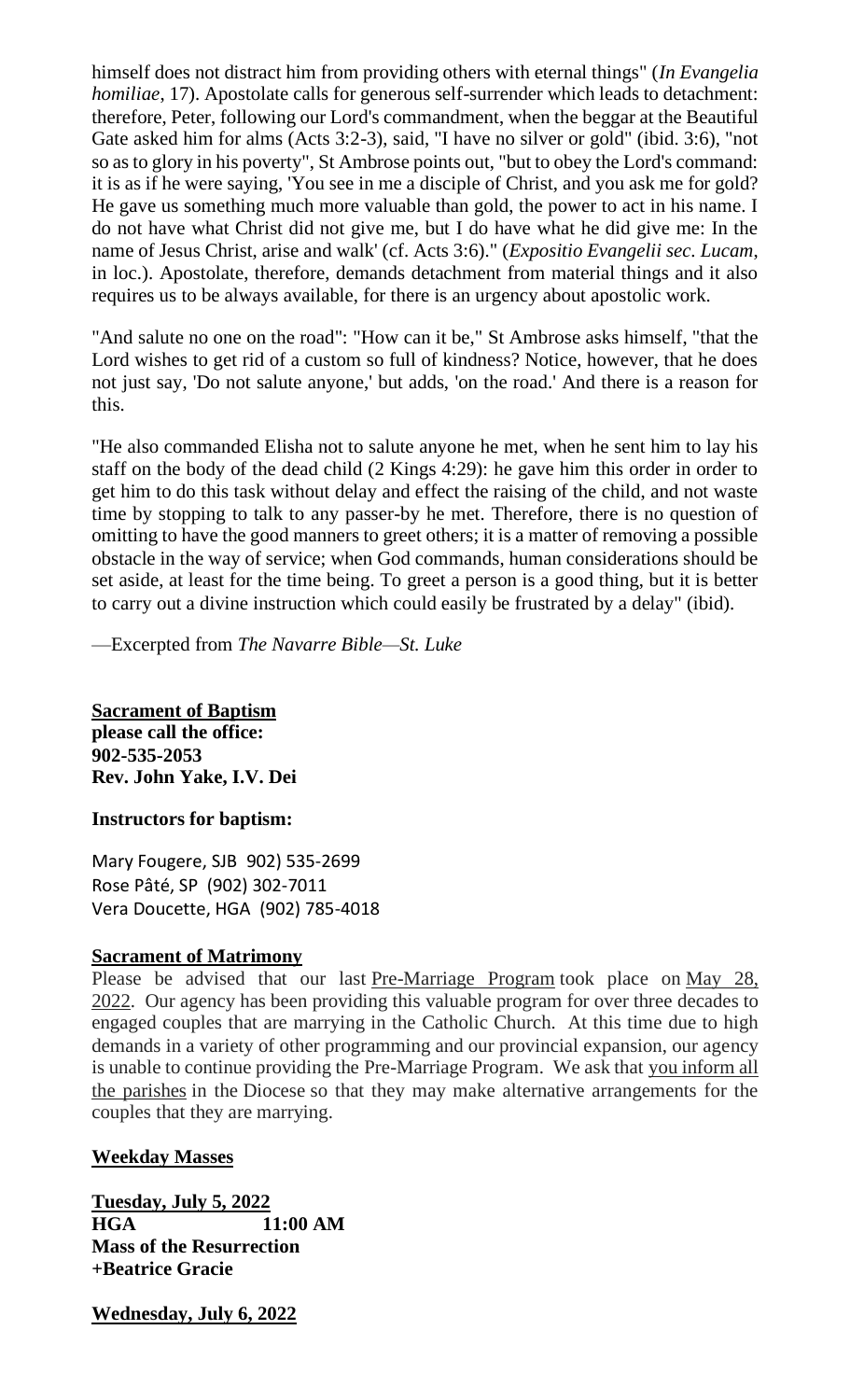**SP 9:00 AM +Ignatius Burke**

**Thursday, July 7, 2022 SJB 4:00 PM**

**Friday, July 8, 2022 HGA 11:00 AM Mass of the Resurrection + Sheila MacNeil**

**Saturday, July 9, 2022 SH 4:00 PM HGA 5:30 PM + Fred & Margaret Pottie (Ken)**

**Sunday, July 10, 2022 SJB 9:00 AM + Wally Cook SP 10:30 AM + Ignatius Burke** 

#### **Receipts**

| <b>Holy Guardian Angels</b> |          |  |
|-----------------------------|----------|--|
| June 25, 2022               |          |  |
| Envelopes & Loose           | \$694.60 |  |
| Candles                     | 28.00    |  |
| <b>Missals</b>              | 5.00     |  |
|                             |          |  |

| <b>Total</b> | \$727.60 |
|--------------|----------|
|--------------|----------|

## **St. John the Baptist June 26 2022**

| Envelopes & Loose | \$ 770.00 |
|-------------------|-----------|
| Donation          | 300.00    |
| Cemetery          | 50.00     |

| <b>Total</b> | \$1,120.00 |
|--------------|------------|
|--------------|------------|

## **St. Peter's June 26, 2022**

| Envelopes & Loose | \$1,155.00 |
|-------------------|------------|
| Candles           | 18.00      |
| Cemetery Fund     | 640.00     |
| Initial Offering  | 5.00       |
| Maintenance       | 600.00     |
|                   |            |

**Total \$ 2,418.00**

# **COMMUNITY EVENTS**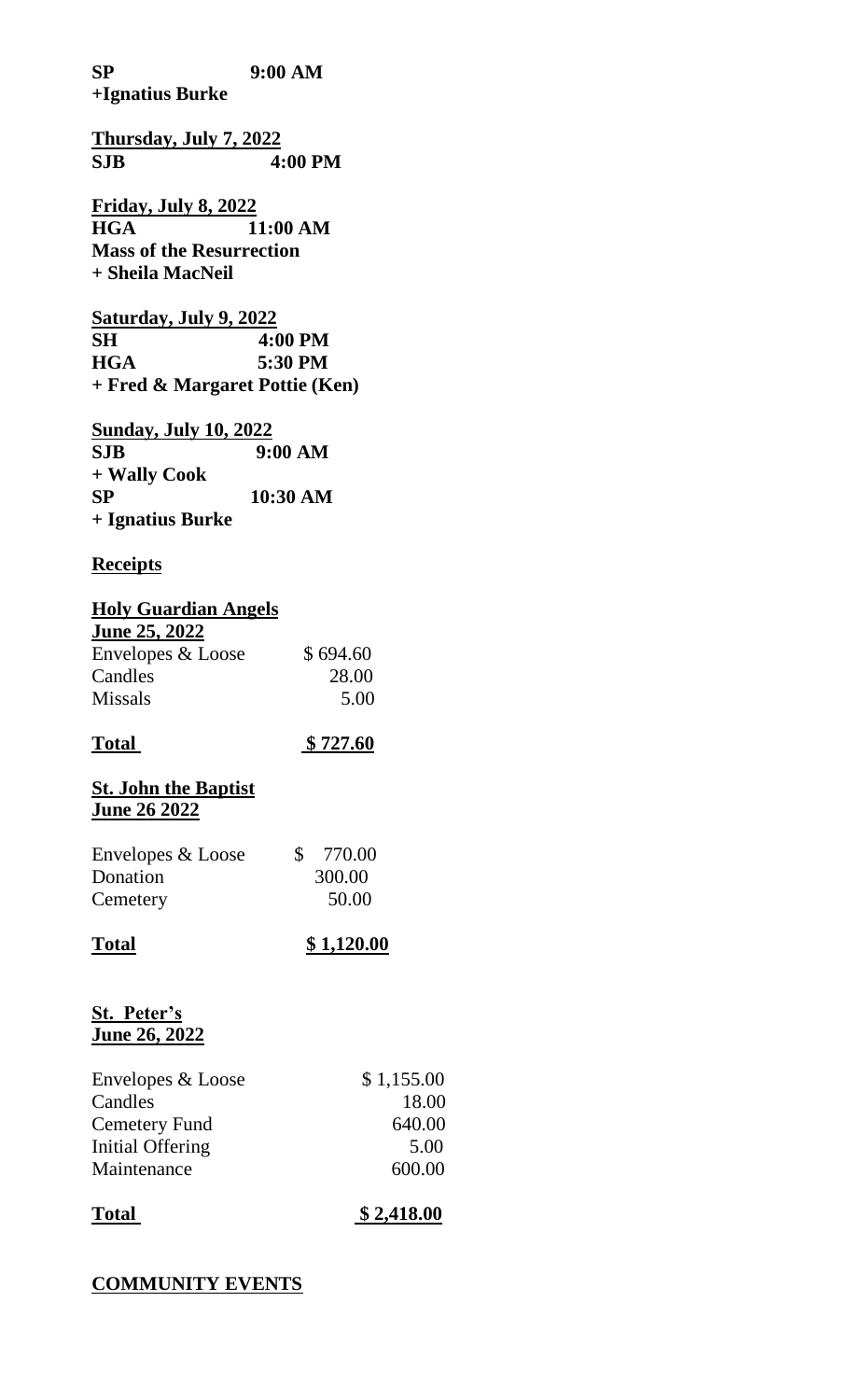**A celebration of life for Paula Kyte** will be held at the Bras D'Or Lakes Inn on July 16th, from 1 to 3pm. All are welcome.

**SH:** 1: **The outdoor Sunday Mass at Our Lady of Guadalupe Shrine** will be held on Sunday July  $10<sup>th</sup>$  at  $2pm$ . This mass will take place in front of the Shrine, behind Sacred Heart Church in Johnstown, please bring your own chair. An invitation is extended to all parishioners along with priests, as well as visitors, friends, and tourists. All are welcome to come and join us in our special day of celebration.

2: An Eat-in or Take-out Strawberry Festival will be held on Sunday July 10<sup>th</sup>, from 2:00 pm – 5:00 pm. Lots of Biscuits, Bonnach, Oat cakes/Strawberries and Tea.

3. **The Johnstown Landing Artisan & Farmers Outdoor Market**: Dates: July 16, 30, August 13, 27, September 10, 24, October 8 The location is directly across from the Johnstown Parish Hall located at 15290 Highway 4 in Johnstown. The outdoor market will run bi-weekly starting Saturday June 4th ending the season on Saturday October 8th, 2022.

**HGA:** Acadian Festival meeting will be held on **Sunday July 3 @ 1pm.** There's less than a month and we are still looking for volunteers. If you can help please attend this last meeting. Should you want to help out but cannot attend the meeting please contact Nicole 902 293-6651 or Raymonde 902 587-2675 or 902 227-8552.

**HGA:** Planning for our 200th Anniversary of Holy Guardian Angels Parish continues with continued dialogue and exchange of ideas as we commemorate this significant milestone. The next meeting will take place on **Sunday, July 10th, L'Ardoise Community Center starting at 2:00 P.M.** As we reflect on so much history let us give thought to a theme for the anniversary

**HGA:** A mass of the resurrection will be held for our beautiful mom, Beatrice Gracie-Pottie, formerly of L'Ardoise on Tuesday July 5th @ 2 pm at The Holy Guardian Angels Parish in L'Ardoise with burial to follow. A luncheon will follow at the Community Centre. United in Marriage in 1958 and death in 2022 on this very special day. Our deepest heartfelt gratitude to all for assisting us. We respectfully request that you wear a mask. Kindest Regards, Wanda, Paula and Brenda Gracie. **Upcoming Events**

**Now Open for the Season: Mother of Sorrows Pioneer Shrine Gift Shop, Mabou** The gift shop is now open daily from 1:00 to 4:00 pm. **Hours for the gift shop will be extended as of June 1 to 10:00 am to 4:00 pm.** The Shrine has been open for visitation throughout the winter, and remains open daily for visitation. Thank you for your support and we look forward to seeing you again. Inquiries: 902-945-2221

# **Volunteers Invited**

# **for the Papal Visit to Canada**

Volunteering for Pope Francis' pastoral visit to Canada from July 24 to 29, 2022 can be of enormous personal, social and spiritual benefit.

If you are 18 or older and willing to share your time and talents, organizers are seeking many volunteers for innumerable tasks during the papal visit, from greeting and directing pilgrims, to providing translation services, aiding guests with special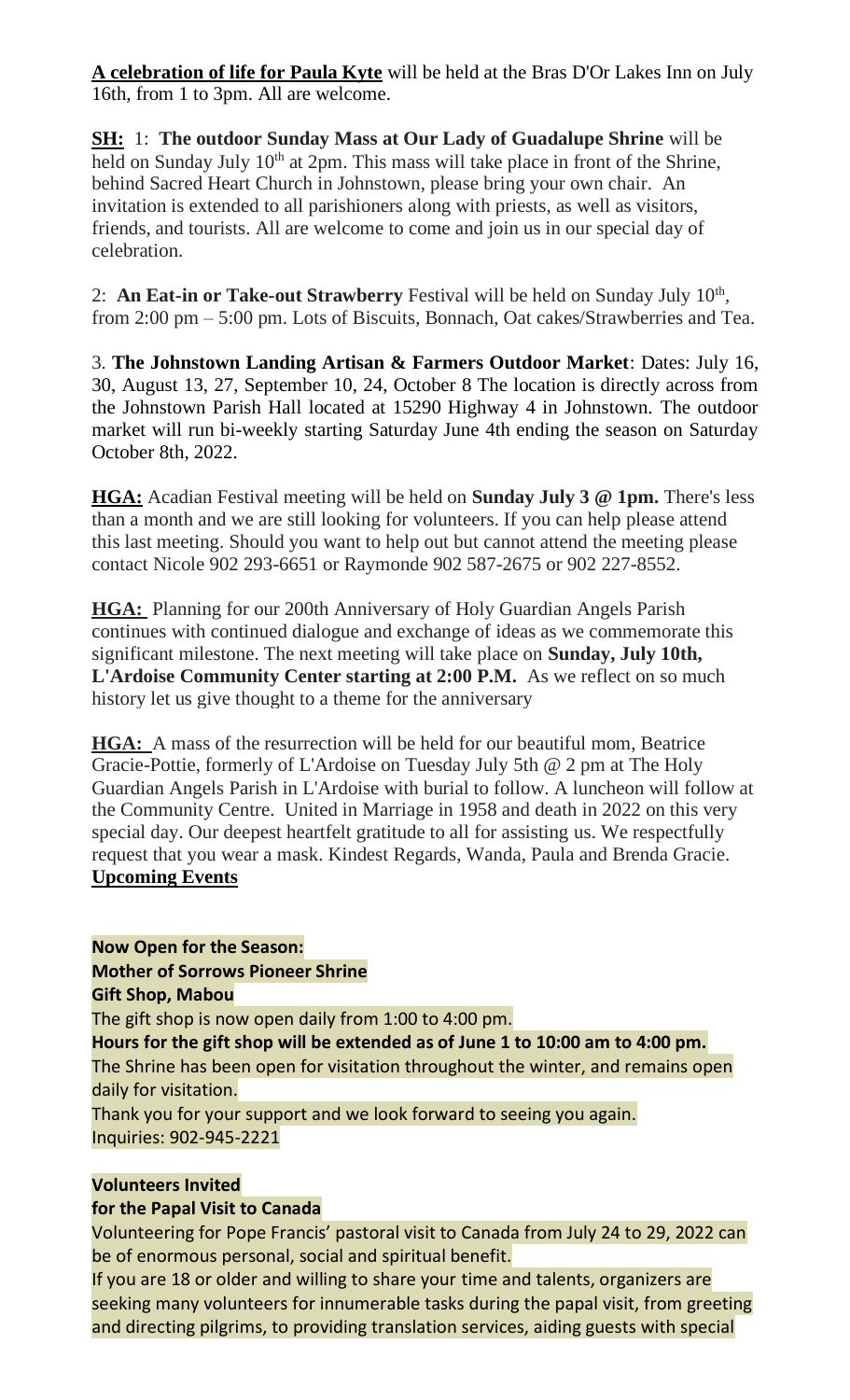needs and performing a variety of other roles, including posting images and messages on social media.

If you are under 18, you are welcome to apply to volunteer if accompanied by a parent or guardian.

**To apply, visit the website:**

[https://www.papalvisit.ca/volunteer/](https://antigonishdiocese.us11.list-manage.com/track/click?u=46108c95b96680ff598b4aa1d&id=635ff3c79c&e=60939d450d)

## **Volunteers Invited**

## **for the Papal Visit to Canada**

Volunteering for Pope Francis' pastoral visit to Canada from July 24 to 29, 2022 can be of enormous personal, social and spiritual benefit.

If you are 18 or older and willing to share your time and talents, organizers are seeking many volunteers for innumerable tasks during the papal visit, from greeting and directing pilgrims, to providing translation services, aiding guests with special needs and performing a variety of other roles, including posting images and messages on social media.

If you are under 18, you are welcome to apply to volunteer if accompanied by a parent or guardian.

## **To apply, visit the website:**

[https://www.papalvisit.ca/volunteer/](https://antigonishdiocese.us11.list-manage.com/track/click?u=46108c95b96680ff598b4aa1d&id=635ff3c79c&e=60939d450d)

# **Canada flagged for religious freedom watch list by Ohio lawmakers**

# BY [QUINTON AMUNDSON, THE CATHOLIC REGISTER](https://www.catholicregister.org/itemlist/user/8327-quintonamundsonthecatholicregister)

• June 24, 2022

Joining China, North Korea and other authoritarian regimes on the religious freedom watch list is… Canada, or at least it should be included, according to Ohio Republican lawmakers.

State representatives Reggie Stoltzfus and Timothy Ginter earlier this month championed House Resolution 194, an act urging the United States Commission on International Religious Freedom "to consider adding Canada to the Special Watch List of countries where the government engages in violations of religious freedom," mostly due to pandemic-related restrictions imposed on places of worship.

Canada's actions, Stoltzfus said, are "very similar to what we see in Communist-controlled China." The Republican-controlled assembly officially passed the motion by a 58-29 vote. If the federal agency overseeing the watchlist follows the Ohio lawmakers' advice, Canada would join a group of nations seen as having "severe" violations of religious liberties.

Stotzfus, before the House Civil Justice Committee, mentioned the incarcerations or church bans of several pastors who staged public worship services in defiance of pandemic public health restrictions for wanting Canada flagged for violating religious freedom. He stated Ohio has a "vested interest in the affairs of Canada" because of their geographical proximity and status as primary trade partner with the U.S."

"(We) draw attention to the violation of Canada's stated commitment to religious freedom as expressed in their Charter of Rights and Freedoms."

Witness testimonies from Canadians were added to the legislative record, including from Grace Baptist Church pastor Michael Thiessen, pastor James Coates of GraceLife Church of Edmonton, who spent 35 days behind bars for ignoring public health orders, and from the Liberty Coalition of Canada. A common refrain from these supporting documents was how quick the federal and provincial governments were to limit or ban in-person attendance at houses of worship for large portions of 2020 and 2021.

Courts in Canada have ruled that pandemic restrictions did not contravene the Charter's religious freedom guarantee.

Some Canadian civil rights experts were quick to say if Canada were to be censored for religious freedom reasons, the Ohio Republicans picked the wrong issue.

Cara Zwibel, the director of the Canadian Civil Liberties Association's (CCLA) fundamental freedoms program, said the battle over Bill 21 in Quebec is the true hot-button Canadian religious liberty and freedom of conscience fight. Quebec's "secularism bill" prohibits citizens working in the public service from wearing religious symbols while doing their job. The CCLA is currently fighting Bill 21 in the Quebec Court of Appeal.